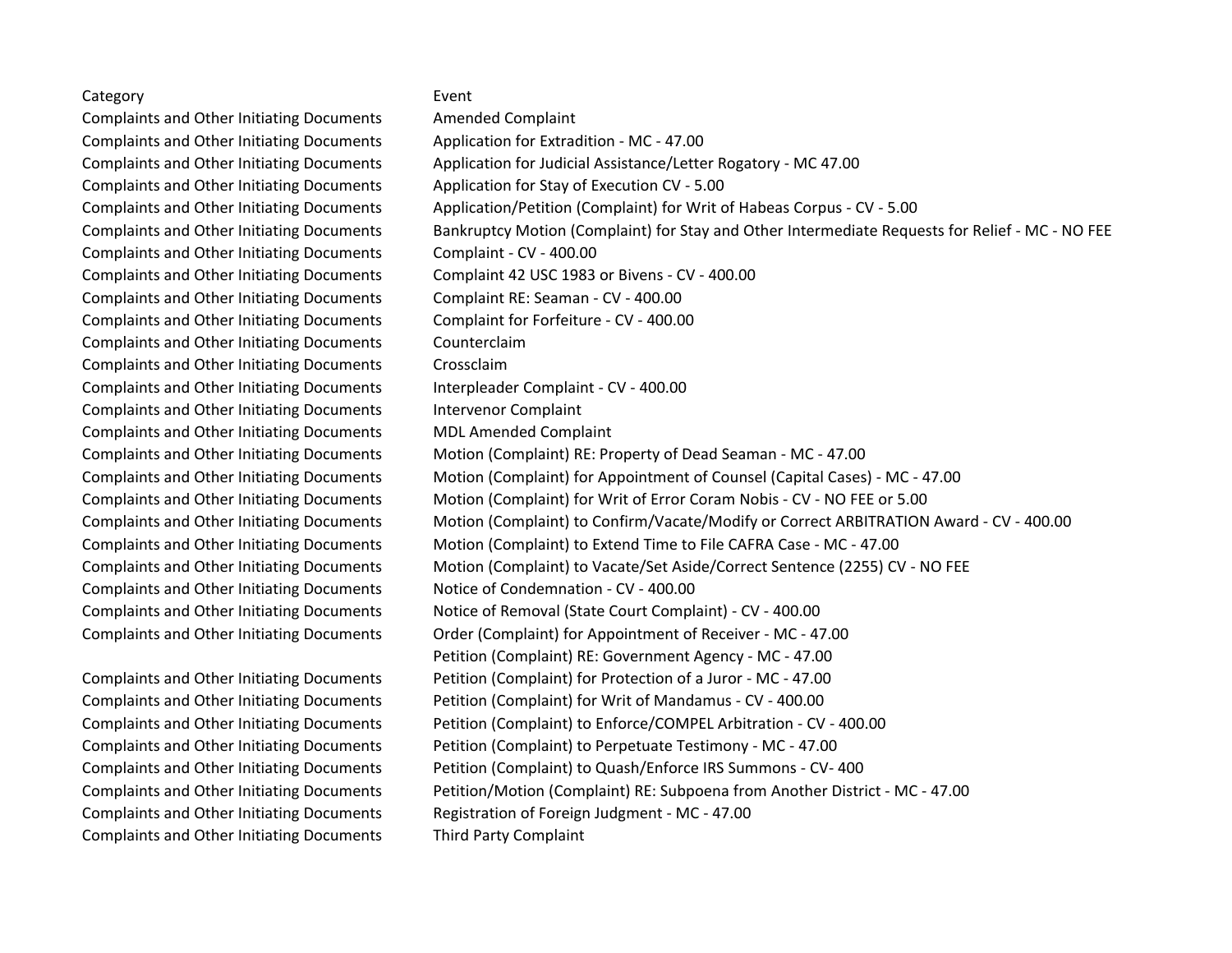| <b>Service of Process</b>                   | Acknowledgment of Service                                                   |
|---------------------------------------------|-----------------------------------------------------------------------------|
| <b>Service of Process</b>                   | <b>Certificate of Service</b>                                               |
| <b>Service of Process</b>                   | Notice of Action/Publication                                                |
| <b>Service of Process</b>                   | Request for Waiver of Service                                               |
| Service of Process                          | Service (Proof) by Publication                                              |
| Service of Process                          | Summons (Affidavit) Returned Executed                                       |
| Service of Process                          | Summons (Affidavit) Returned Executed as to USA                             |
| Service of Process                          | Summons (Affidavit) Returned Executed for Service Abroad                    |
| <b>Service of Process</b>                   | Summons (Affidavit) Returned Unexecuted                                     |
| <b>Service of Process</b>                   | Waiver of Service Executed                                                  |
| Service of Process                          | <b>Waiver of Service Unexecuted</b>                                         |
| Service of Process                          | Writ of Garnishment Returned                                                |
| Answer to Complaint/Counterclaim/Crossclaim |                                                                             |
| OtherAnswers/Responses/Replies              | Affidavit /in Opposition/in Support (NOT USED FOR MOTIONS)                  |
| OtherAnswers/Responses/Replies              | Answer to Writ of Garnishment                                               |
| OtherAnswers/Responses/Replies              | Claim                                                                       |
| OtherAnswers/Responses/Replies              | Memorandum                                                                  |
| OtherAnswers/Responses/Replies              | Objections to Answer to Writ                                                |
| OtherAnswers/Responses/Replies              | Objection to Report and Recommendation                                      |
| OtherAnswers/Responses/Replies              | <b>Pretrial Memorandum</b>                                                  |
| OtherAnswers/Responses/Replies              | Reply to Response to Order to Show Cause                                    |
| OtherAnswers/Responses/Replies              | Response to Objection to Report and Recommendations                         |
| OtherAnswers/Responses/Replies              | Response to Order to Show Cause                                             |
| OtherAnswers/Responses/Replies              | Response/Reply (Other)                                                      |
| OtherAnswers/Responses/Replies              | Withdrawal of Claim                                                         |
| <b>Motions</b>                              | Adopt/Join                                                                  |
| <b>Motions</b>                              | Alter Judgment                                                              |
| <b>Motions</b>                              | Amend/Correct                                                               |
| <b>Motions</b>                              | Appeal In Forma Pauperis                                                    |
| Motions                                     | Appear (Note: NOT used for Motions to Appear PHV or for Limited Appearance) |
| Motions                                     |                                                                             |
| <b>Motions</b>                              | Appear Pro Hac Vice                                                         |
|                                             | Appearance Ad Hoc                                                           |
| <b>Motions</b>                              | <b>Appoint Counsel</b>                                                      |
| Motions                                     | <b>Appoint Custodian</b>                                                    |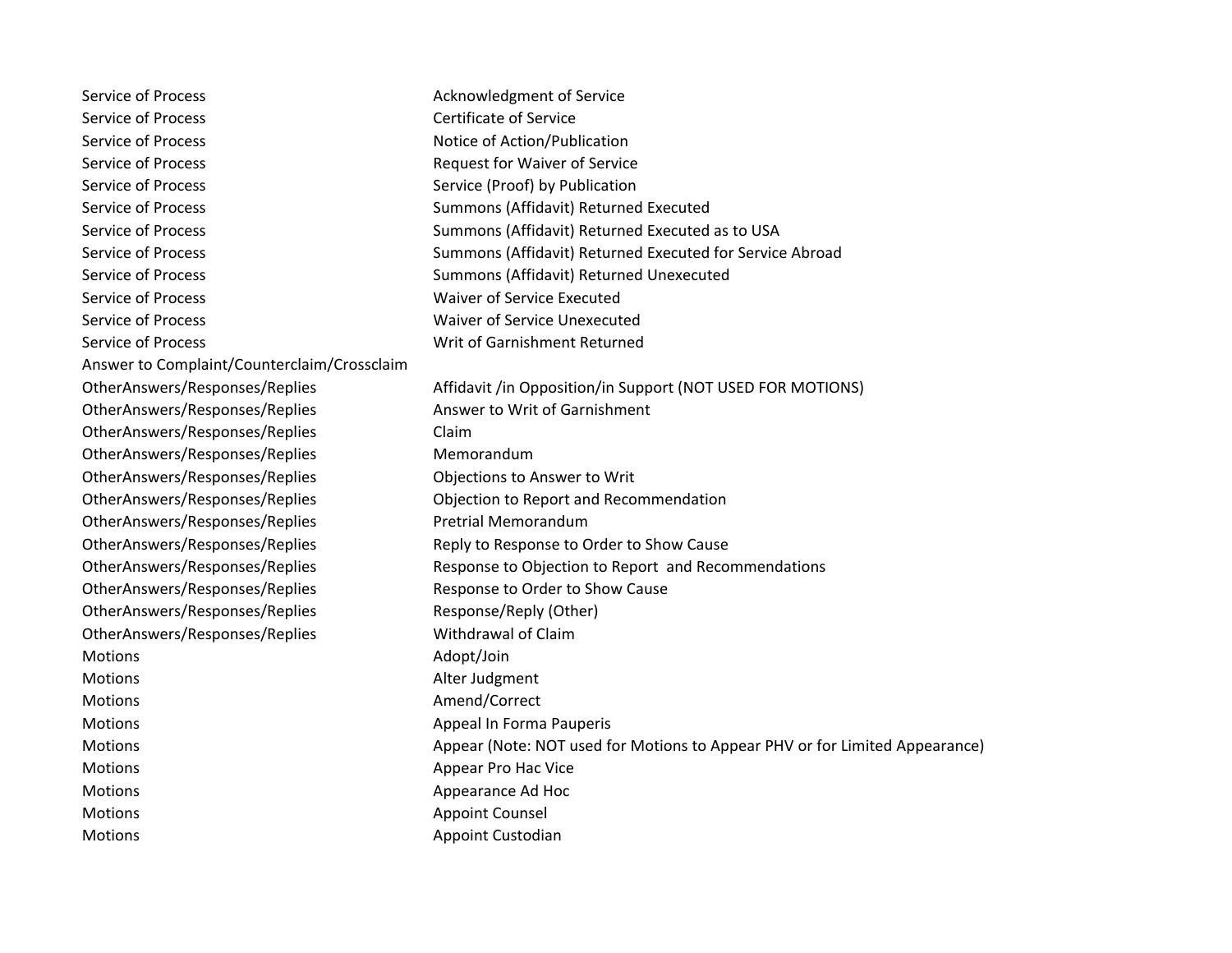| <b>Motions</b> | <b>Appoint Expert</b>                                    |
|----------------|----------------------------------------------------------|
| <b>Motions</b> | Appoint Guardian/Attorney ad Litem                       |
| <b>Motions</b> | Appoint Lead Counsel                                     |
| <b>Motions</b> | <b>Appoint Lead Plaintiff</b>                            |
| <b>Motions</b> | <b>Appoint Mediator</b>                                  |
| Motions        | <b>Appoint Receiver</b>                                  |
| Motions        | Appointment of Special Process Server (e.g., US Marshal) |
| Motions        | Approve Consent Judgment                                 |
| <b>Motions</b> | <b>Arbitration Award</b>                                 |
| <b>Motions</b> | <b>Attorney Fees</b>                                     |
| <b>Motions</b> | <b>Bifurcate</b>                                         |
| Motions        | <b>Bill of Costs</b>                                     |
| Motions        | <b>Bill of Particulars</b>                               |
| Motions        | Bond                                                     |
| <b>Motions</b> | <b>Bring Electronic Equipment</b>                        |
| <b>Motions</b> | Certificate of Appealability                             |
| <b>Motions</b> | <b>Certify Class</b>                                     |
| <b>Motions</b> | Change Venue                                             |
| <b>Motions</b> | Clarification                                            |
| Motions        | Clerks Entry of Default                                  |
| Motions        | Compel                                                   |
| Motions        | <b>Confirmation of Sale</b>                              |
| Motions        | <b>Consolidate Cases</b>                                 |
| Motions        | Contempt                                                 |
| Motions        | Continue                                                 |
| Motions        | Courts Entry of Default (FDCPA)                          |
| Motions        | <b>Declaration of Mistrial</b>                           |
| Motions        | Declaratory Judgment                                     |
| <b>Motions</b> | Default Judgment                                         |
| <b>Motions</b> | Deposit of Funds                                         |
| <b>Motions</b> | <b>Directed Verdict</b>                                  |
| <b>Motions</b> | Disbursement of Funds                                    |
| <b>Motions</b> | Disclosure                                               |
| Motions        | Discovery                                                |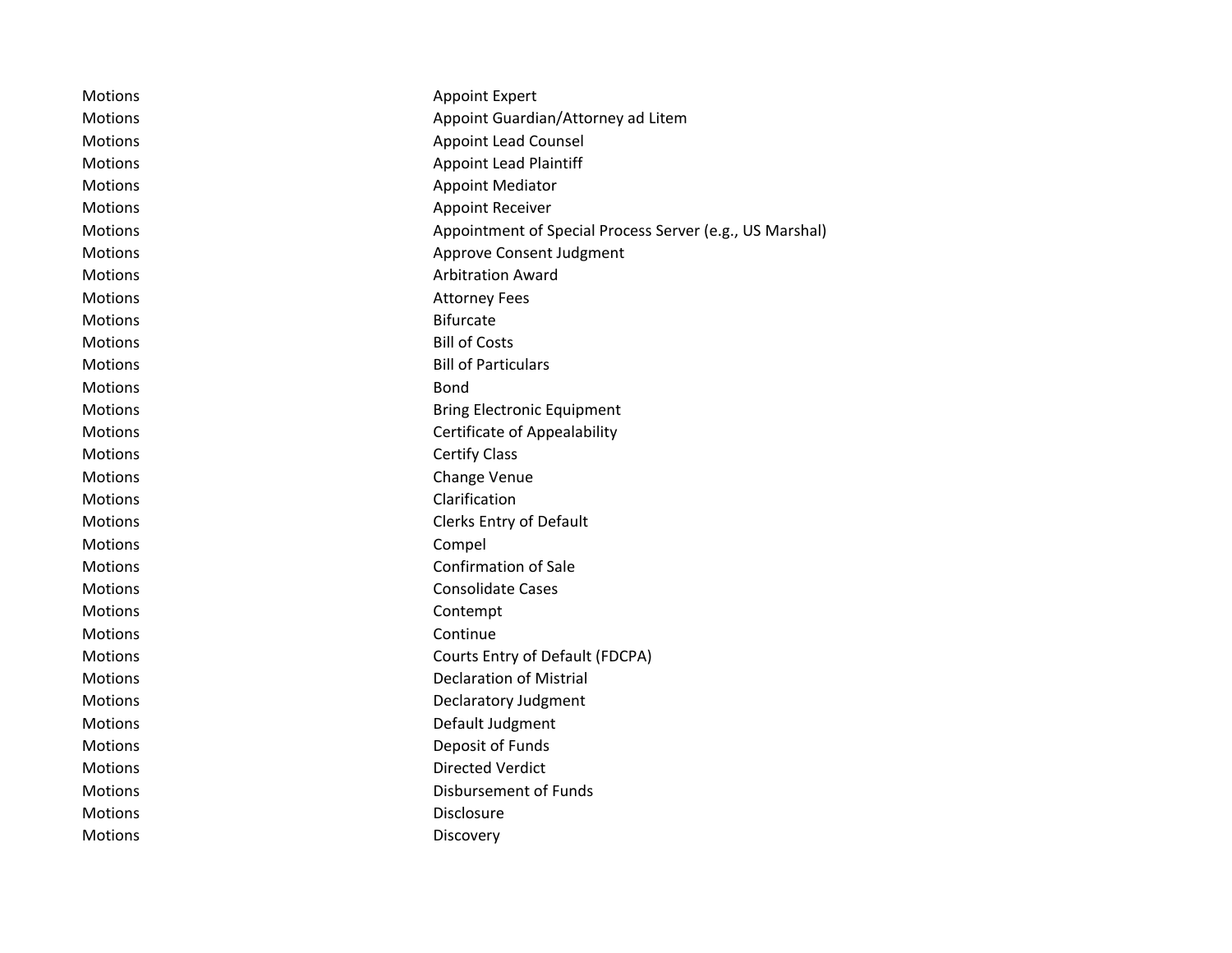| Motions        | <b>Dismiss</b>                                          |
|----------------|---------------------------------------------------------|
| <b>Motions</b> | Dismiss Case as Frivolous                               |
| <b>Motions</b> | Dismiss for Failure to State a Claim                    |
| Motions        | Dismiss/Lack of Jurisdiction                            |
| <b>Motions</b> | Dismiss/Lack of Prosecution                             |
| Motions        | <b>Disqualify Counsel</b>                               |
| Motions        | Disqualify Judge                                        |
| <b>Motions</b> | Disqualify Juror                                        |
| Motions        | Enforce Judgment                                        |
| <b>Motions</b> | Expedite                                                |
| <b>Motions</b> | <b>Extension of Time</b>                                |
| <b>Motions</b> | Extension of Time to Complete Discovery Cutoff Deadline |
|                | <b>Extension of Time to Amend</b>                       |
| <b>Motions</b> | Extension of Time to File Response/Reply/Answer         |
| Motions        | <b>Extension of Time to Mediate</b>                     |
| Motions        | <b>Fairness Hearing</b>                                 |
| <b>Motions</b> | <b>File Excess Pages</b>                                |
| <b>Motions</b> | Forfeiture of Property/Bond                             |
| <b>Motions</b> | Hearing                                                 |
| Motions        | In Limine                                               |
| <b>Motions</b> | Intervene                                               |
| Motions        | Issuance of Warrant in rem                              |
| <b>Motions</b> | Judgment                                                |
| <b>Motions</b> | Judgment as a Matter of Law                             |
| <b>Motions</b> | Judgment of Forfeiture                                  |
| Motions        | <b>Judgment on Partial Findings</b>                     |
| Motions        | Judgment on the Pleadings                               |
| <b>Motions</b> | Judgment under Rule 54(b)                               |
| Motions        | Leave to Appeal                                         |
| Motions        | Leave to File Document                                  |
| <b>Motions</b> | Letters Rogatory                                        |
| <b>Motions</b> | Medical Exam                                            |
| <b>Motions</b> | Miscellaneous Relief                                    |
| Motions        | More Definite Statement                                 |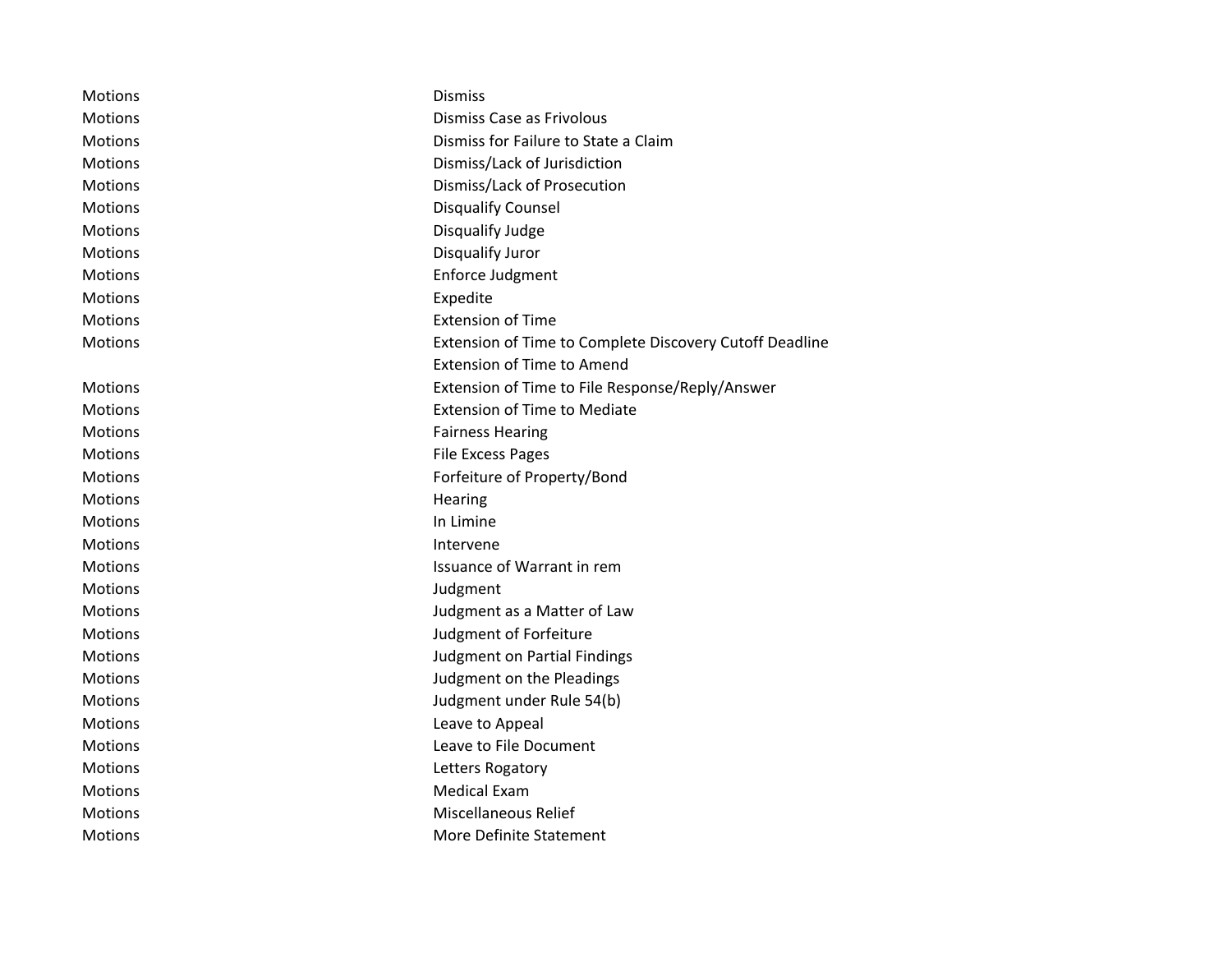| Motions        | <b>New Trial</b>                    |
|----------------|-------------------------------------|
| <b>Motions</b> | Order of Sale                       |
| <b>Motions</b> | <b>Partial Summary Judgment</b>     |
| <b>Motions</b> | Permanent Injunction                |
| <b>Motions</b> | Permit Filing of Paper Pleadings    |
| <b>Motions</b> | Preliminary Injunction              |
| <b>Motions</b> | Preserve Evidence                   |
| <b>Motions</b> | Proceed In Forma Pauperis           |
| <b>Motions</b> | Proceed In Forma Pauperis on Appeal |
| <b>Motions</b> | Produce                             |
| <b>Motions</b> | Protective/Confidentiality Order    |
| <b>Motions</b> | Psychiatric Exam                    |
| <b>Motions</b> | Quash                               |
| <b>Motions</b> | Reassign Case                       |
| <b>Motions</b> | Reconsideration                     |
| <b>Motions</b> | Recusal                             |
| <b>Motions</b> | <b>Redact Transcript</b>            |
| <b>Motions</b> | <b>Release Bond Obligation</b>      |
| <b>Motions</b> | Release of Funds                    |
| <b>Motions</b> | Remand                              |
| <b>Motions</b> | Remand to Bankruptcy Court          |
| <b>Motions</b> | <b>Remand to State Court</b>        |
| <b>Motions</b> | Reopen Case                         |
| <b>Motions</b> | Return of Property                  |
| Motions        | Sanctions                           |
| <b>Motions</b> | Service by Publication              |
| <b>Motions</b> | Set Aside                           |
| <b>Motions</b> | Set Aside Default                   |
| <b>Motions</b> | Set Aside Forfeiture                |
| <b>Motions</b> | Set Aside Judgment                  |
| <b>Motions</b> | Set Aside Verdict                   |
| <b>Motions</b> | Settlement                          |
| <b>Motions</b> | Sever                               |
| Motions        | <b>Show Cause</b>                   |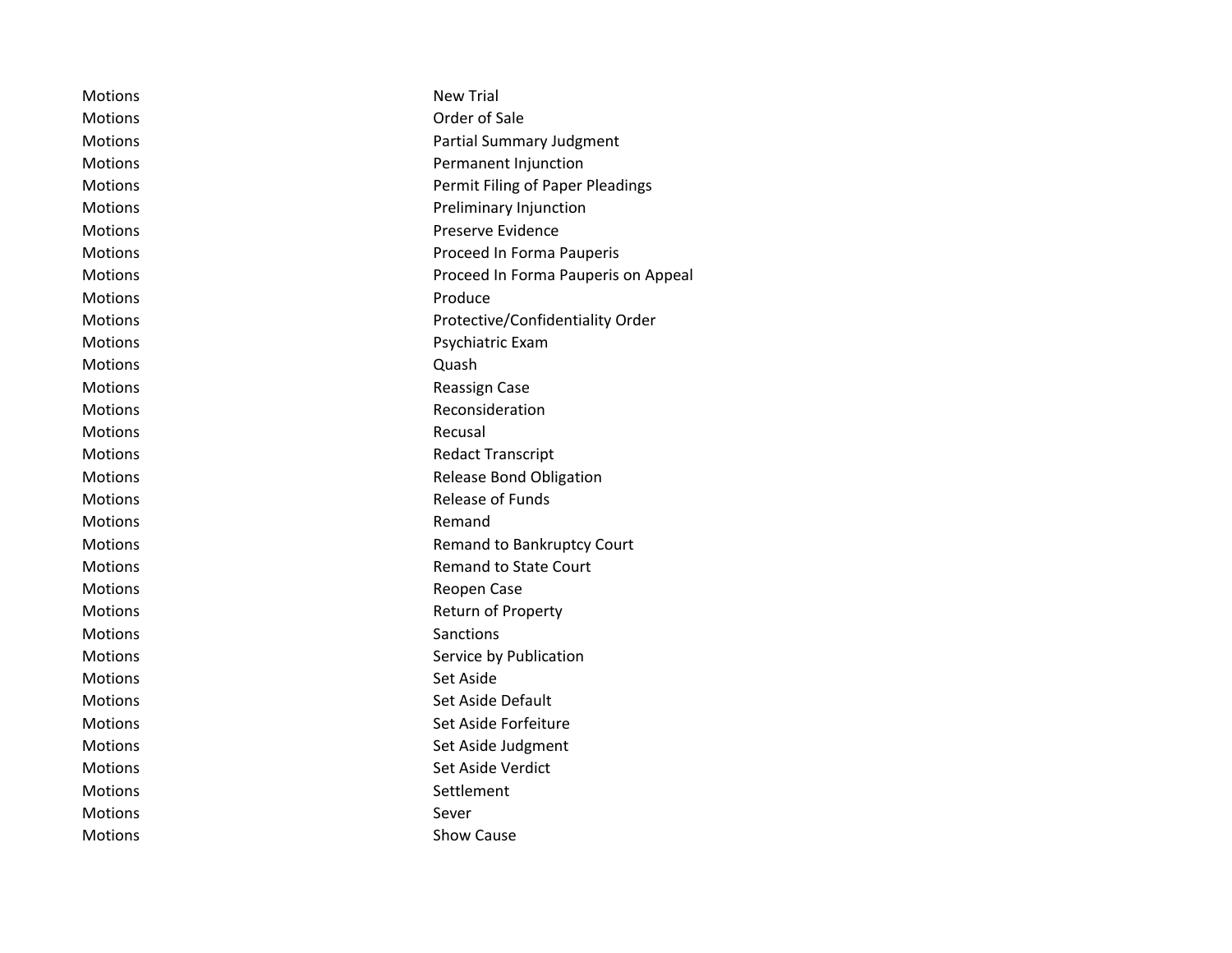| Strike<br><b>Motions</b><br><b>Motions</b><br>Substitute Party<br>Motions<br>Substitution of Counsel (Unstipulated)<br><b>Motions</b><br><b>Summary Judgment</b><br><b>Motions</b><br>Suppress<br><b>Take Deposition</b><br><b>Motions</b><br><b>Tax Costs</b><br><b>Motions</b><br>Motions<br><b>Temporary Restraining Order</b><br>Travel<br><b>Motions</b><br><b>Motions</b><br>Vacate<br>Motions<br>Volunteer Attorney Program<br><b>Motions</b><br><b>Withdraw Document</b><br><b>Motions</b><br>Withdraw as Attorney | Motions | Stay                                                        |
|----------------------------------------------------------------------------------------------------------------------------------------------------------------------------------------------------------------------------------------------------------------------------------------------------------------------------------------------------------------------------------------------------------------------------------------------------------------------------------------------------------------------------|---------|-------------------------------------------------------------|
|                                                                                                                                                                                                                                                                                                                                                                                                                                                                                                                            |         |                                                             |
|                                                                                                                                                                                                                                                                                                                                                                                                                                                                                                                            |         |                                                             |
|                                                                                                                                                                                                                                                                                                                                                                                                                                                                                                                            |         |                                                             |
|                                                                                                                                                                                                                                                                                                                                                                                                                                                                                                                            |         |                                                             |
|                                                                                                                                                                                                                                                                                                                                                                                                                                                                                                                            |         |                                                             |
|                                                                                                                                                                                                                                                                                                                                                                                                                                                                                                                            |         |                                                             |
|                                                                                                                                                                                                                                                                                                                                                                                                                                                                                                                            |         |                                                             |
|                                                                                                                                                                                                                                                                                                                                                                                                                                                                                                                            |         |                                                             |
|                                                                                                                                                                                                                                                                                                                                                                                                                                                                                                                            |         |                                                             |
|                                                                                                                                                                                                                                                                                                                                                                                                                                                                                                                            |         |                                                             |
|                                                                                                                                                                                                                                                                                                                                                                                                                                                                                                                            |         |                                                             |
|                                                                                                                                                                                                                                                                                                                                                                                                                                                                                                                            |         |                                                             |
|                                                                                                                                                                                                                                                                                                                                                                                                                                                                                                                            |         |                                                             |
| <b>Motions</b><br>Writ (of Garnishment/Execution/Other)                                                                                                                                                                                                                                                                                                                                                                                                                                                                    |         |                                                             |
| Affidavit in Opposition to Motion<br>Responses and Replies to Motions                                                                                                                                                                                                                                                                                                                                                                                                                                                      |         |                                                             |
| Affidavit in Support of Motion<br>Responses and Replies to Motions                                                                                                                                                                                                                                                                                                                                                                                                                                                         |         |                                                             |
| Responses and Replies to Motions<br>Reply to Response to Motion                                                                                                                                                                                                                                                                                                                                                                                                                                                            |         |                                                             |
| Responses and Replies to Motions<br>Response in Opposition to Motion                                                                                                                                                                                                                                                                                                                                                                                                                                                       |         |                                                             |
| Responses and Replies to Motions<br>Response in Support of Motion                                                                                                                                                                                                                                                                                                                                                                                                                                                          |         |                                                             |
| Responses and Replies to Motions<br>Response to Motion                                                                                                                                                                                                                                                                                                                                                                                                                                                                     |         |                                                             |
| Motion to Seal/Sealed and Exparte Filings<br>Ex Parte Document (Restricted)                                                                                                                                                                                                                                                                                                                                                                                                                                                |         |                                                             |
| Motion to Seal/Sealed and Exparte Filings<br>Ex Parte Motion (Restricted)                                                                                                                                                                                                                                                                                                                                                                                                                                                  |         |                                                             |
| Motion to Seal/Sealed and Exparte Filings<br>Motion to Seal (Public)                                                                                                                                                                                                                                                                                                                                                                                                                                                       |         |                                                             |
| <b>Sealed Document (Restricted)</b><br>Motion to Seal/Sealed and Exparte Filings                                                                                                                                                                                                                                                                                                                                                                                                                                           |         |                                                             |
| Motion to Seal/Sealed and Exparte Filings<br>Sealed Motion (Restricted)                                                                                                                                                                                                                                                                                                                                                                                                                                                    |         |                                                             |
| <b>Expedited Motion</b><br><b>Expedited Motion</b>                                                                                                                                                                                                                                                                                                                                                                                                                                                                         |         |                                                             |
| <b>Emergency Motion/Certification of Emergency</b><br><b>Emergency Motion/Certification of Emergency</b>                                                                                                                                                                                                                                                                                                                                                                                                                   |         |                                                             |
| <b>Emergency Motion/Certification of Emergency</b>                                                                                                                                                                                                                                                                                                                                                                                                                                                                         |         | Sealed/Ex Parte Emergency Motion/Certification of Emergency |
| <b>Discovery Documents</b><br>Notice of Filing Discovery                                                                                                                                                                                                                                                                                                                                                                                                                                                                   |         |                                                             |
| <b>Discovery Documents</b><br>Notice to Take Deposition                                                                                                                                                                                                                                                                                                                                                                                                                                                                    |         |                                                             |
| <b>Consent to Mediation</b><br><b>Mediation Documents</b>                                                                                                                                                                                                                                                                                                                                                                                                                                                                  |         |                                                             |
| <b>Mediation Documents</b><br><b>Mediation Report</b>                                                                                                                                                                                                                                                                                                                                                                                                                                                                      |         |                                                             |
| <b>Mediation Documents</b><br>Notice of Mediator Selection and/or Hearing                                                                                                                                                                                                                                                                                                                                                                                                                                                  |         |                                                             |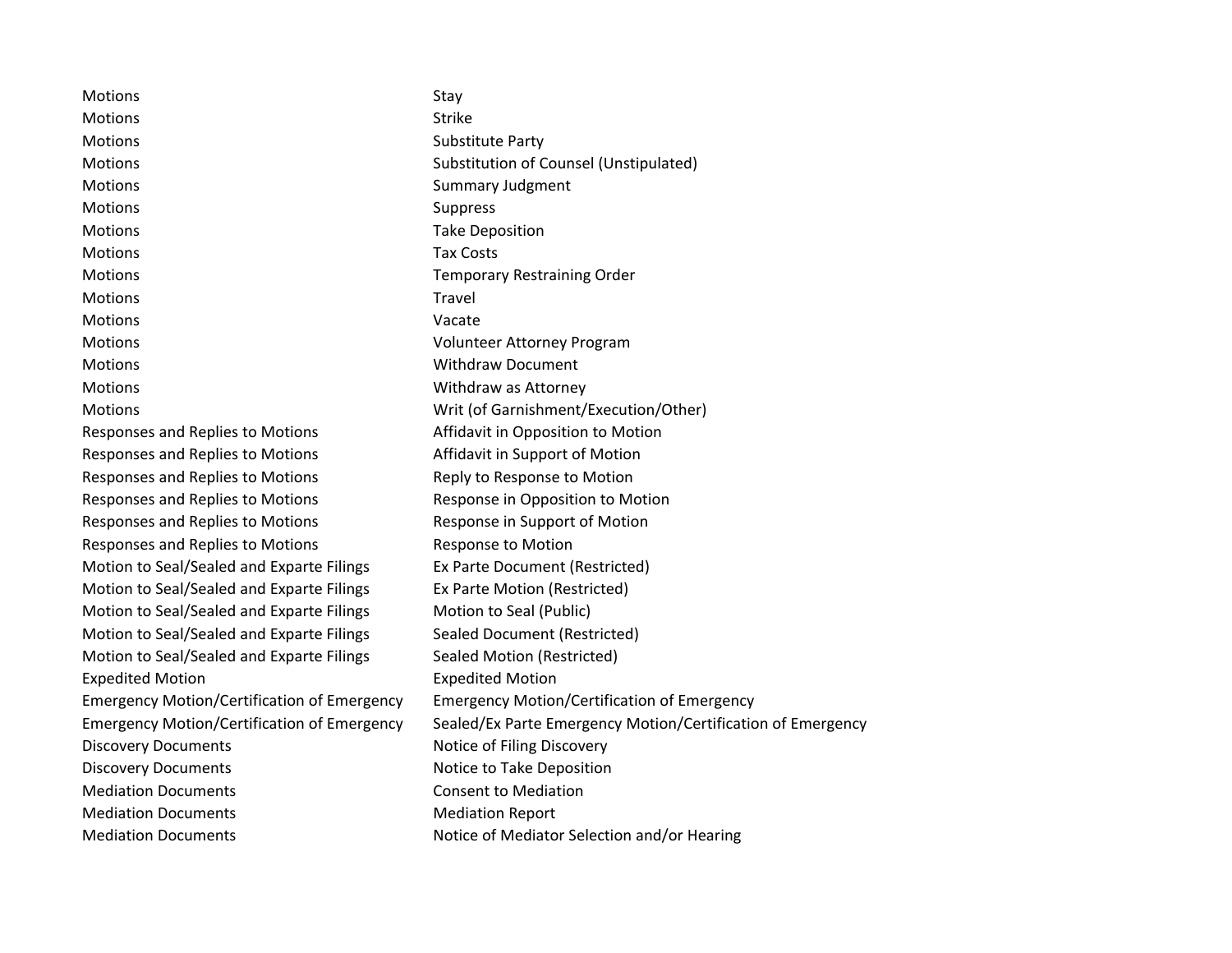| <b>Mediation Documents</b> | Request for Clerk to Appoint Mediator                      |
|----------------------------|------------------------------------------------------------|
| <b>Mediation Documents</b> | <b>Supplemental Mediation Report</b>                       |
| <b>Notices</b>             | Certification of Compliance Re Admitted Evidence           |
| <b>Notices</b>             | <b>Certificate of Counsel</b>                              |
| <b>Notices</b>             | <b>Civil Action Certification</b>                          |
| <b>Notices</b>             | Consent to Jurisdiction by US Magistrate Judge             |
| <b>Notices</b>             | NOTICE OF HEARING (or CANCELLATION) by ATTORNEY ONLY       |
| <b>Notices</b>             | Notice (Other)                                             |
| <b>Notices</b>             | Notice for PHV Attorney to Receive Electronic Notification |
| <b>Notices</b>             | Notice of Acceptance with Offer of Judgment                |
| <b>Notices</b>             | Notice of Action/Publication                               |
| <b>Notices</b>             | Notice of Adoption                                         |
| <b>Notices</b>             | Notice of Attorney Appearance                              |
| <b>Notices</b>             | Notice of Change of Address                                |
| <b>Notices</b>             | Notice of Compliance                                       |
| <b>Notices</b>             | Notice of Compliance of Filing Fee                         |
| <b>Notices</b>             | Notice of Consent to Join                                  |
| <b>Notices</b>             | Notice of Endorsement                                      |
| <b>Notices</b>             | Notice of Entry of Parties Listed into CM/ECF              |
| <b>Notices</b>             | Notice of Filing Proposed Summons(es)                      |
| <b>Notices</b>             | Notice of Levy/Deed - USM                                  |
| <b>Notices</b>             | Notice of Lis Pendens                                      |
| <b>Notices</b>             | Notice of Pending, Refiled, Related or Similar Actions     |
| <b>Notices</b>             | Notice of Reassignment of AUSA/AFPD                        |
| <b>Notices</b>             | Notice of Settlement                                       |
| <b>Notices</b>             | Notice of Striking                                         |
| <b>Notices</b>             | Notice of Supplemental Authority                           |
| <b>Notices</b>             | Notice of Unavailability                                   |
| <b>Notices</b>             | Notice of Voluntary Dismissal                              |
| <b>Notices</b>             | Notice of Withdrawal of Motion                             |
| <b>Notices</b>             | Notice/Stipulation of Substitution of Counsel              |
| <b>Notices</b>             | Notice of Ninety Days Expiring                             |
| <b>Trial Documents</b>     | Agreement for Jury Verdict                                 |
| <b>Trial Documents</b>     | <b>Exhibit List</b>                                        |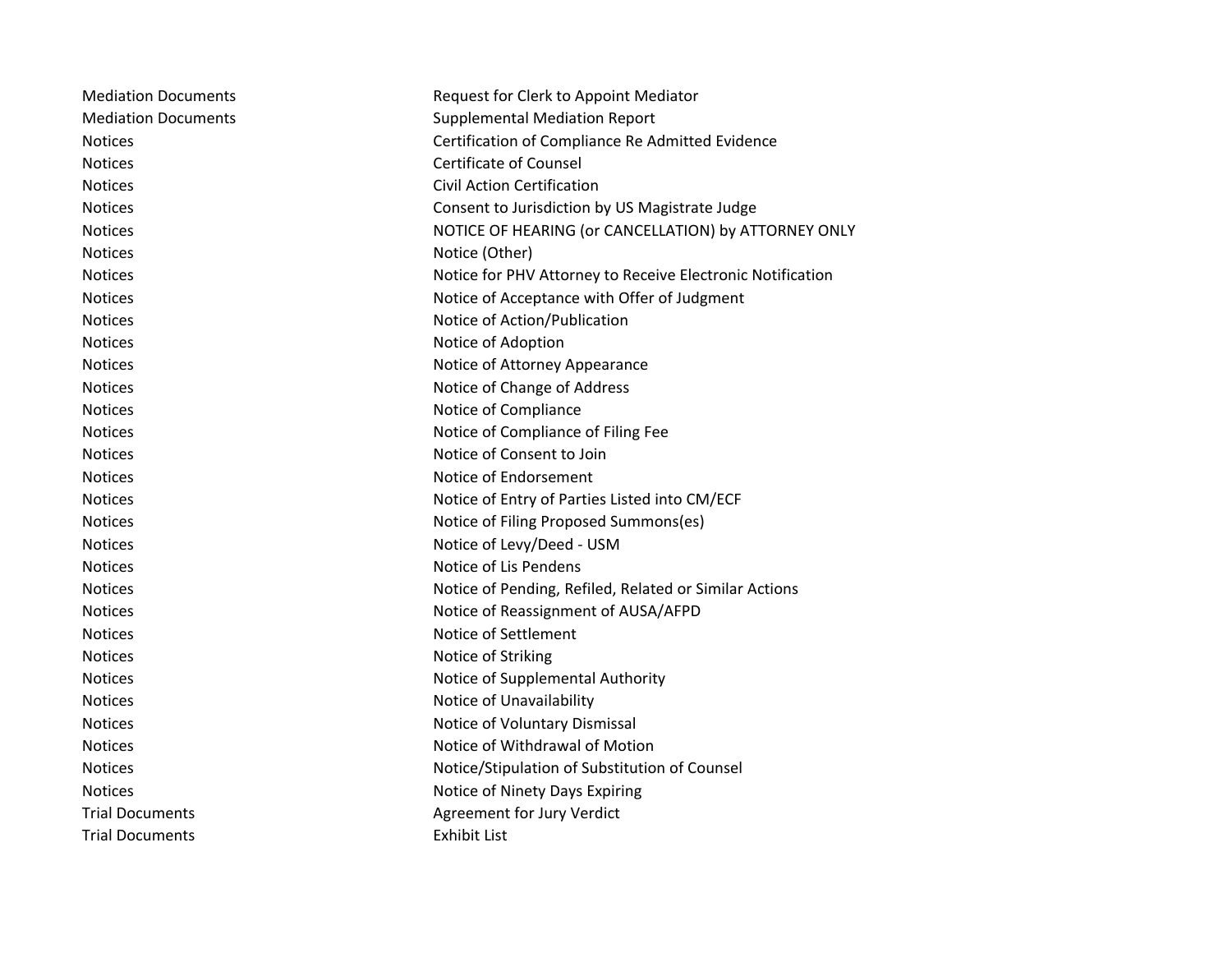Trial Documents Exhibit and Witness List Trial Documents **Exhibits** Trial Documents **Proposed Findings of Fact** Trial Documents **Proposed Jury Instructions** Trial Documents **Proposed Voir Dire Questions** Trial Documents Trial Brief Trial Documents Witness List USCA Appeal Documents Designation of Record on Appeal USCA Appeal Documents Notice of Appeal USCA Appeal Documents Notice of Appeal - Interlocutory USCA Appeal Documents Notice of Cross Appeal USCA Appeal Documents Transcript Information Form - Attorney Other Appeals Appeal/Objection of Magistrate Judge Order -NOT R&R- to District Court Bankruptcy Documents **Appellants** Brief Bankruptcy Documents **Appellants Reply Brief** Appellants Reply Brief Bankruptcy Documents **Appellees** Brief Bankruptcy Documents Suggestion of Bankruptcy Other Documents **Affidavit** Other Documents **Amicus** Curiae Appearance Other Documents **Appendix** Other Documents **Application for Writ** Other Documents Certificate of Other Affiliates/Corporate Disclosure Statement Other Documents Consent and Indemnification Agreement Other Documents Consent to Jurisdiction by US Magistrate Judge Other Documents Court Record Other Documents Declaration of Taking Other Documents **Financial Affidavit** Other Documents **Initial Disclosure(s)** Other Documents and Interpleader Other Documents **Jury Demand** Other Documents **Notifiant Community** Notice of Withdrawal of Motion Other Documents **Pretrial Stipulation** Other Documents **Redacted Document** Other Documents **Report Regarding**